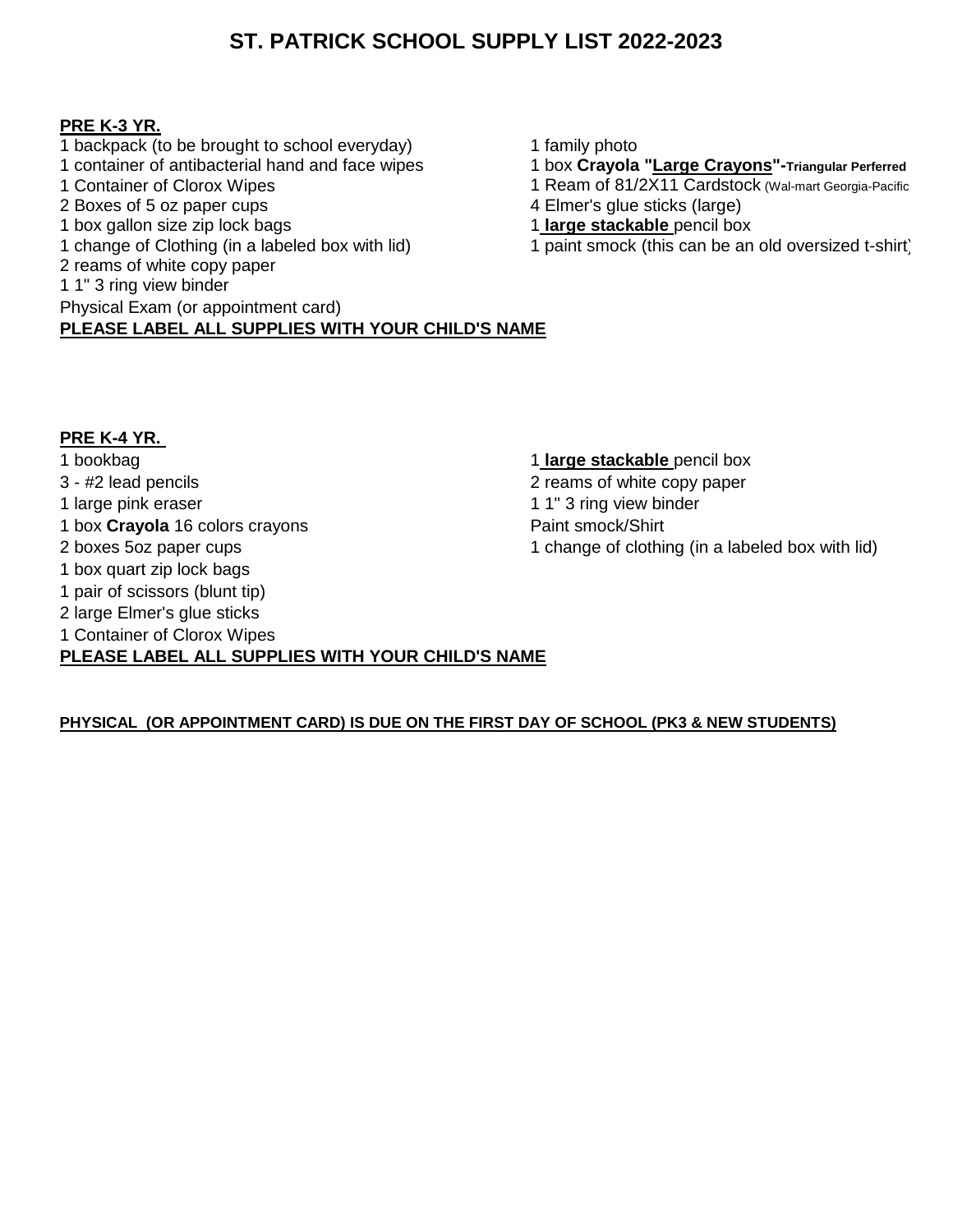### **KINDERGARTEN (Please Label Supplies)** Baptismal Certificate

1 large book bag 2 - Poly 2 Pocket Folder- Plastic Small Pencil Bag (labeled) 2 reams of white copy paper 1 box #2 pencils NO FAT PENCILS (plain only) 2 small containers of "Play Doh" Colored Pencils Old shirt for painting 2 boxes crayons (24 count) P.E. shoes (if not worn to school each day) 3 sets of classic markers Girls - Large "Ziplock" bags 1 large eraser **Boys - Small "Ziplock" Bags** - Small "Ziplock" Bags 10 glue sticks, .77 oz. (large)(endless supply) Physical Examination (or appointment card) Scissors Eye Examination (or appointment card) Black dry erase markers (2 Packages) Dental Examination (or appointment card) Birth Certificate 1 Container Baby Wipes 3 Container Disinfectatant wipes 1 Bottle Elmer's glue 2 Rolls Paper Towels 2 boxes of tissues Wired Headphones 1-USB mouse for Chromebooks **FIRST GRADE - PLEASE LABEL ALL SUPPLIES WITH YOUR CHILD'S NAME**

- 1 large book bag 2-2 pocket folder for classroom
- 2 box (10 count) classic color markers 1-head phones for computer 2 boxes of crayons - 24 count only 1-USB mouse for Chromebooks 2 box #2 pencils (PLAIN ONLY) Girls: 1 box gallon "Ziploc" bags 2 - Highlighters Boys: 1 box sandwich size "Ziploc" Bags 1 package Dry erase markers and eraser **3** large boxes of tissues 4 pink eraser 3 container Lysol disinfectant wipes
- 
- 
- 
- 1 wide rule composition notebook

## **SECOND GRADE - PLEASE LABEL ALL SUPPLIES WITH YOUR CHILD'S NAME**

1 large sturdy book bag 1 two pocket folder with fasteners (3 hole) - Spanish Tacky Glue - 2 bottles (Religion) 2 Rolls of paper towels 3 - 24 or less box of crayons (one box for Spanish Class) 2 reams of white copy paper 12 pack colored pencils **Pencil Pouch** 1 - 8 pack Classic Color Markers (no scented or color changing) USB mouse for Chromebook (avoid Black Web brand) #2 pencils, **yellow** only (**endless supply**) Earbuds or headphones (wired) Highlighter 2 large boxes of tissues Fine Point Black Dry Erase Markers (endless supply) Boys - 1 box of small "Ziploc" bags(Sandwich Size) White Board Eraser (mismatched sock works best) Girls - 1 box of large "Ziploc" bags Erasers - 4 large pink 3 Conainers Lysol disinfectant wipes 1 pair scissors 1 Folder - Religion Ruler (with Centimeters & inches) Cold shirt or smock for painting 6 glue sticks (endless supply) Rosary 1 small bottle of Elmer's School Glue Dental exam (or appointment card) 1-Composition Notebook NO TRAPPERS 1 Spiral bound, wide-line notebooks (Religion)

### **ALL PHYSICAL, DENTAL, AND EYE EXAMINATIONS (OR APPOINTMENT CARD) ARE DUE THE FIRST DAY OF SCHOOL. (PK, K, 2ND, & 6TH GRADES & NEW STUDENTS)**

# 2 reams of white copy paper 1 wide rule spiral notebook

- 
- 
- 
- 
- 4 glue sticks & 1 bottle of Elmer's glue 2 roll paper towels (select-a-size)
- 1 pair small, blunt scissors 1 container baby wipes
- 1 ruler (centimeter and inches) Rosary

Small Pencil box 1 Package of Page Protectors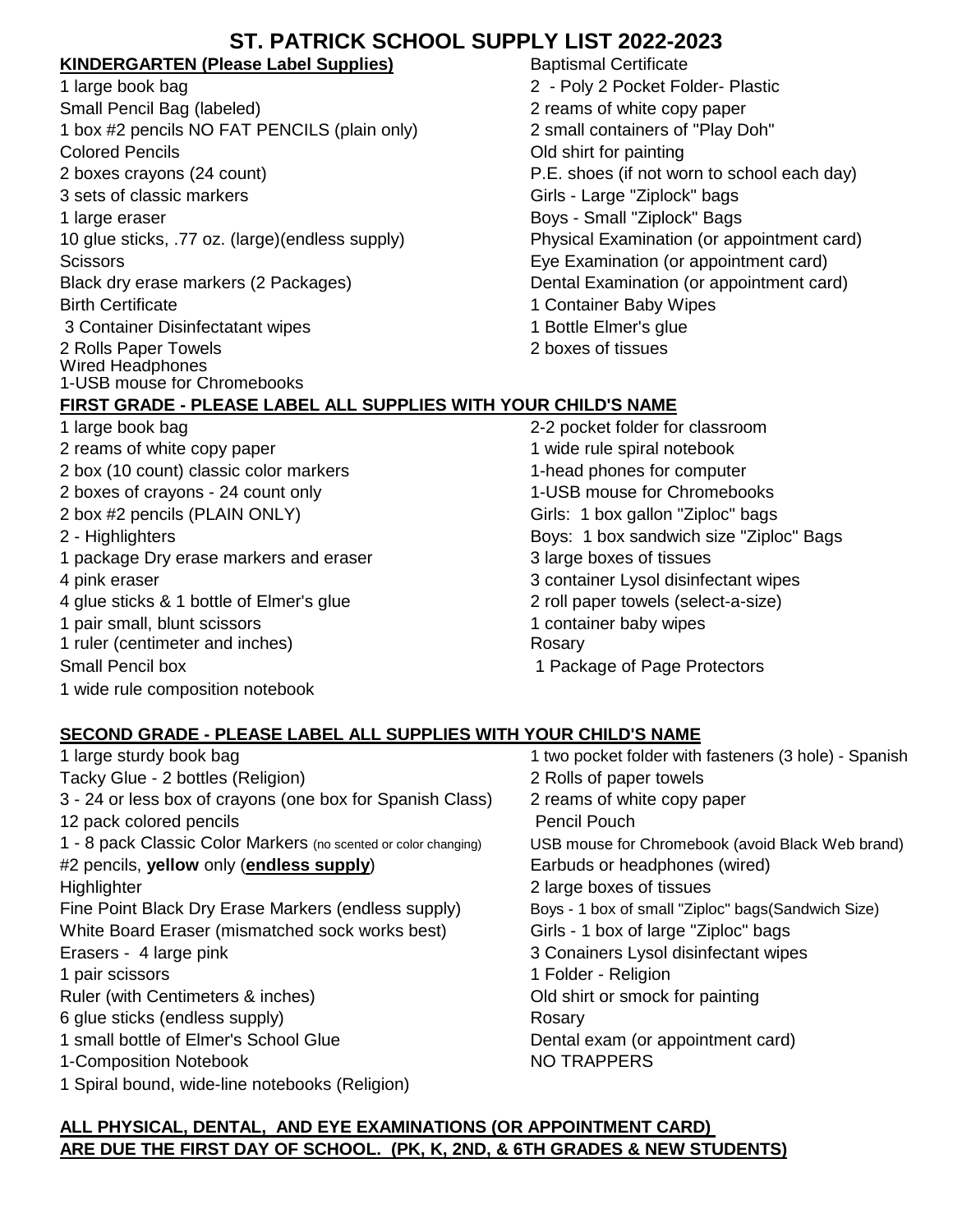### **THIRD GRADE - PLEASE LABEL ALL SUPPLIES WITH YOUR CHILD'S NAME**

- 1 large book bag 2 spiral notebooks with wide lines # 2 lead pencils (**endless supply**)Sharpened 2 reams of white copy paper 1 red pencil or pen 2 folders with pockets 1 box crayons (24) 1 - Clorox wipes 1 set markers (washable) 8 -10 pack 1 pair of scissors **Earbuds** Yellow highlighter marker 1 Shoebox with lid 1 large eraser 1 roll paper towels 1 pencil case 3 large boxes tissues Ruler (with centimeters & inches) Rosary Large bottle of glue - NO GLUE STICKS
- 1 set colored pencils (Sharpened)<br>
1 Set markers (washable) 8 -10 pack<br>
1 Set markers (washable) 8 -10 pack<br>
1 Set Mouse for Chromebooks

### **FOURTH GRADE - PLEASE LABEL ALL SUPPLIES WITH YOUR CHILD'S NAME**

- 1 book bag 3 spiral notebooks with wide lines #2 lead pencils (**endless supply)** Sharpened 2 reams of white copy paper Crayons/Markers - Optional 4 folders with pockets & 3 hole punched 1 highlighter marker (Yellow) 1 1/2" Binder with Durable View Cover 1 pencil case USB Mouse for Chromebooks 1 box colored pencils (Sharpened) Earbuds or headphones 1 box gallon size Ziploc - for Spanish 1 large box of tissues Rosary **1** roll paper towels Ruler (with centimeters & inches) and Protractor 2 container Clorox wipes 1 large eraser Tennis shoes for P.E. 4 Glue Sticks 1 sharp pair of scissors
- 1 spanish-english dictionary pocket size

### **FIFTH GRADE - PLEASE LABEL ALL SUPPLIES WITH YOUR CHILD'S NAME**

- Book Bag #2 pencils (**endless supply**) Assignment notebook - Optional Blue or black ball-point pens (**endless supply**) 3 regular spiral notebooks Red pens (as needed) 1 composition notebooks Dry erase markers and eraser Notebook paper (wide-lined) Crayons & Markers 2 reams of white copy paper 1 pair of scissors USB Mouse for Chromebooks (Optional) Colored Pencils Earbuds Ruler (with centimeters & inches) 1 large boxes of tissues 1 bottle glue & 6 glue sticks 3 container clorox wipes - 1 Containter for Spanish Clas 2 pocket folders 2- 2Liter Clear Bottles (Empty, Clear, Clean and Dry) 1 1/2" - 1" binder - ELA Rosary 1 Folder or Binder for Spanish
	-
- 1 Spanish-English dictionary pocket size (suggested Merriam-Webster or Oxford compact **Optional**